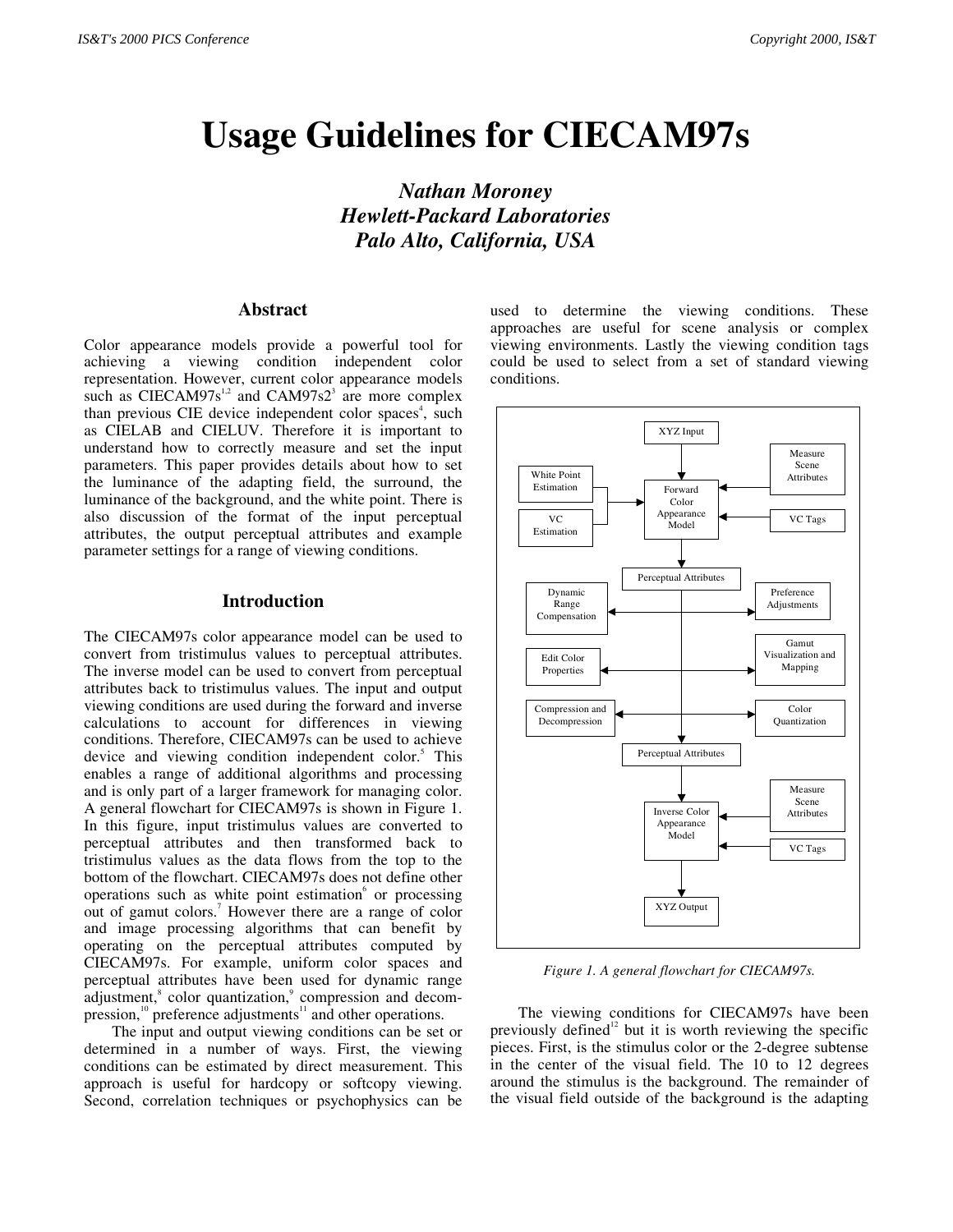field. These concepts are shown in Figure 2. Useful rules $13$ for these items are that the thumb has a roughly 2-degree subtense at arms length while the closed fist subtends about 10 degrees. The distance for the end of the pinky to the end of the thumb when the figures are stretched is about 20 degrees. These general rules are based on the fact that the size of hands and fingers is generally correlated to arm length.



*Figure 2. Simplified viewing environment. The stimulus color is the central circle while the background is the outer circle. The adapting field is the region outside of the outer circle.*

## **Luminance of Adapting Field**

The luminance of the adapting field or La, is the luminance of the visual field outside of the background. The units for La are in cd/m2 and can be measured using a photometer. In the first case, a white reference such as pressed halon can be measured using an appropriate geometry. In the second case, a cosine detector or an integrating mechanism can be used to measure illuminance or lux. Given illuminance, luminance can be computed:

$$
L = \frac{E \cdot R}{\pi} \,. \tag{1}
$$

where E is the illuminance in lux R is the reflectance and L is the luminance. For a perfectly reflecting diffuser, the value of R can be set to 1. As a result, equation one can be simplified to luminance equals illuminance divided by  $\pi$ .<sup>14</sup> However, for La this luminance is divided by 5 in order to incorporate a gray world assumption. This can be expressed:

$$
L_a = \frac{L}{5} \,. \tag{2}
$$

For example the  $sRGB$  standard<sup>15</sup> has an ambient illumination level of 64 lux or an La value of 4. Annex D in the sRGB standard provides a typical office ambient illumination of 350 lux or an La value of 22. The values of La are listed to the nearest one, given that the CIECAM97s

model is not sensitive enough to La to justify additional precision.<sup>16</sup>

# **Surround**

There are four defined surrounds for CIECAM97s: average, dim, dark and cut-sheet. The surround is categorical and is defined based on the relationship between the relative luminance of the surround and the luminance of the scene or image white.<sup>12</sup> The surround can also be defined by comparing the surround luminance to the average luminance of the viewing field.<sup>2</sup> The luminance of the surround can be computed from the ambient illumination.

A dark surround has a relative surround luminance that is 0% of the luminance of the scene white. A dim surround has a relative surround luminance between 0% and 20% of the luminance of the scene white. An average surround has a relative surround luminance of greater than 20% of the luminance of the scene white. The cut sheet surround is a specific surround for viewing of cut sheet transparencies. The four surrounds and example applications<sup>2</sup> are listed in Table 1.

| <b>Surround</b>  | <b>Surround</b>           | Application <sup>2</sup> |
|------------------|---------------------------|--------------------------|
|                  | <b>Relative</b>           |                          |
|                  | Luminances                |                          |
|                  | <b>Compared to</b>        |                          |
|                  | Scene White <sup>12</sup> |                          |
| Dark             | $0\%$                     | Viewing film projected   |
|                  |                           | in a dark room           |
| Dim              | $0\%$ to $20\%$           | Viewing television       |
| Average          | $> 20\%$                  | Viewing surface colors   |
| <b>Cut-Sheet</b> |                           | Viewing cut-sheet film   |
|                  |                           | on light boxes           |

**Table 1. Listing of three of the CIECAM97s surrounds.**

An example is useful to illustrate how surround is determined. For the sRGB specification, the ambient illumination level is 64 lux and the monitor white is 80  $cd/m<sup>2</sup>$ . Using equation 1 the surround luminance can be computed to be 20.4 cd/ $m^2$ . This value is greater than 16 cd/m<sup>2</sup> or 20% of the monitor white. Therefore the sRGB surround would be average. Using an ambient illumination level of 350 lux results in a surround luminance of 111  $cd/m<sup>2</sup>$  and is also an average surround.

## **Background Luminance**

The background is the region immediately surrounding the stimulus and for images is the neighboring portion of the image. Generally, this value is set to a value of 20. This implicitly assumes a gray world assumption. For spot colors or other simple color stimuli on a uniform background it may be possible to directly measure the luminance of the background relative to the luminance of a reference white.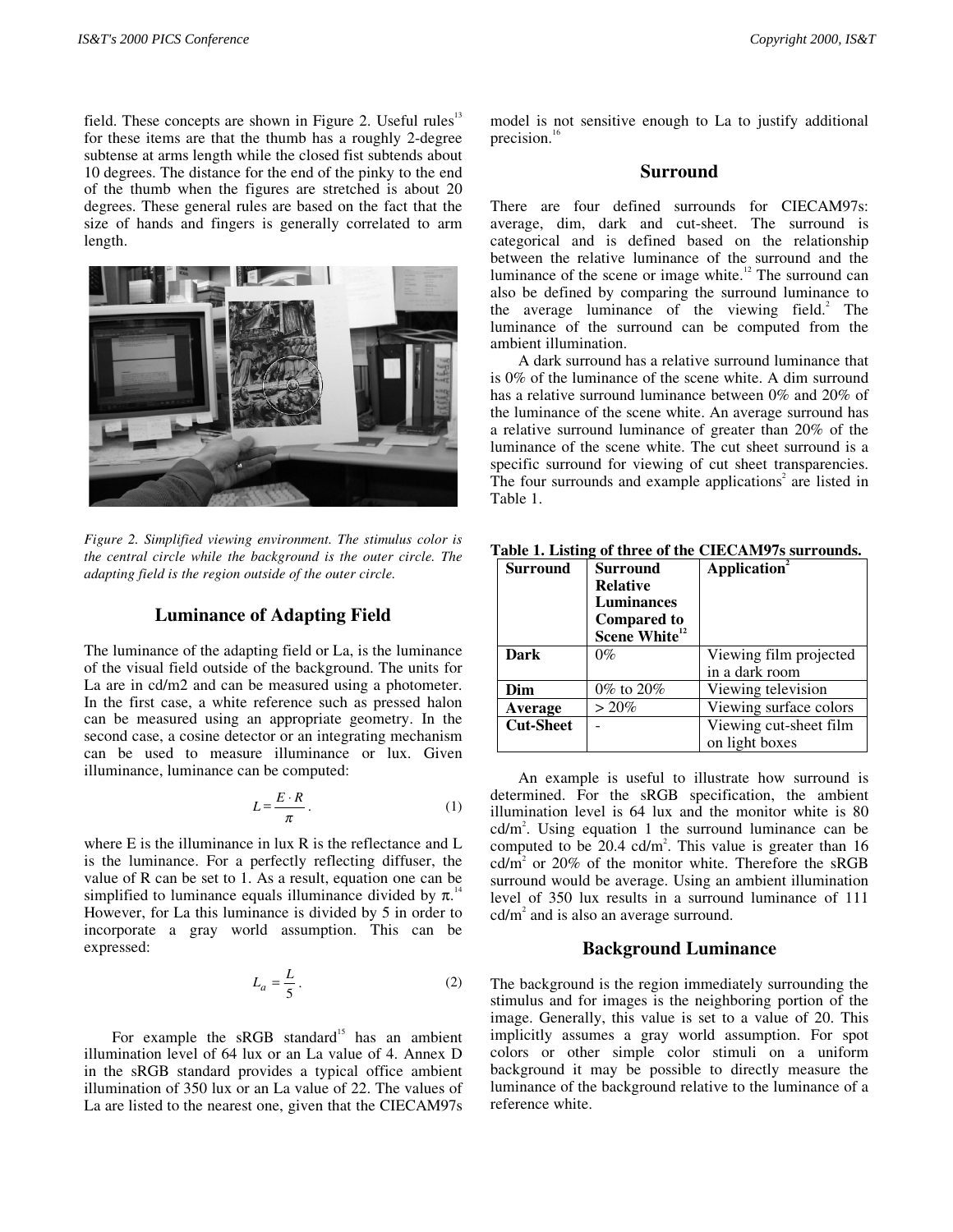A value of 18 has been used in some cases<sup>2</sup> but this is just a variation on the gray world assumption and results when an  $L^*$  of 50 is converted to luminance. It is also a small enough difference that it will have a minimal impact on the CIECAM97s calculations. However for consistency it may be useful to have a default value for Yb. The sRGB specification defines a viewing condition with the surround having a 20% reflectance of the reference ambient. Assuming a spectrally flat reflectance then the corresponding value of Yb is 20.

# **White Point**

The white point is an important input parameter that is used in both the chromatic adaptation transform and during the calculation of the perceptual attributes. Recently, the terms adopted and adapted white points have come into use. At this point in time, there are no official CIE definitions for these terms although there are working definitions.<sup>17</sup>

**Adopted White Point** – The computational white point or the white point used during the CIECAM97s calculations.

**Adapted White Point** – The observer white point or the internal human visual system white point for a given set of viewing conditions.

In general, the best results will be achieved when the adopted white point is the adapted white point. However, in the absence of data it may be necessary to assume a default adopted white point, even though that may differ from the actual adapted white point.

The white point has been shown to be an important input parameter for CIECAM97s.<sup>16</sup> For monitors in a dark surround, the white point can be measured or determined using psychophysics. For a printed image, the white point can be measured using the media white under the appropriate viewing conditions. Mixed mode illumination, such as a monitor viewed under an ambient illumination with a different white point<sup>18</sup> or a scene with two different sources of ambient illumination $17$  are more complex. In the first case, the background is a critical factor that determines the adapted white point. In the second case it is less clear and more investigation is necessary to determine the optimal adapted white point.

#### **Input Tristimulus Values**

Unlike CIELAB, the range of the input tristimulus data impacts the resulting CIECAM97s calculations. Specifically, absolute and relative colorimetry are not the same.<sup>19</sup> For instance, the data shown in Table 2 demonstrates how differences between the absolute and relative input tristimulus data have no effect on the resulting L\* value. In comparison, the CIECAM97s J value is slightly different depending on whether the input data has been normalized to the range 0 to 100 or not. While the

differences in J are small in this case, they can be magnified if the range of the absolute tristimulus data becomes much larger or smaller.

**Table 2. Absolute versus relative tristimulus data as input to CIELAB L\* and CIECAM97s J calculations.**

|                         | <b>Relative</b> | <b>Absolute</b> |
|-------------------------|-----------------|-----------------|
| $\mathbf{X}$            | 19.01           | 15.21           |
| $\overline{\mathbf{Y}}$ | 20.00           | 16.00           |
| $\overline{z}$          | 21.78           | 17.42           |
| Xw                      | 95.05           | 76.04           |
| Yw                      | 100.00          | 80.00           |
| $\mathbf{Z}$ w          | 108.88          | 87.10           |
| La                      | 318.31          | 318.31          |
| Yb                      | 20              | 20              |
| <b>Surround</b>         | Average         | Average         |
| $L^*$                   | 51.84           | 51.84           |
| J                       | 42.44           | 41.28           |

The results shown in Table 2 indicate that it is important to establish a convention for the input tristimulus data. Given that many imaging pipelines incorporate at least one normalization step during processing, it is important that there is consistency in the overall processing. Therefore it is recommended that all input tristimulus data be normalized before computing CIECAM97s perceptual attributes.

### **Output Attributes**

CIECAM97s can be used to compute lightness, brightness, chroma, saturation, colorfulness and hue. These attributes can be abbreviated to J, Q, C, s, M, and h. It is important to note that rectangular coordinates must be computed for each combination of attributes. The following equations and notations may be useful for differentiating the three rectangular coordinate systems that can be derived from the CIECAM97s attributes:

$$
a_c = C \cdot \cos(h) \quad and \tag{3}
$$

$$
b_c = C \cdot \sin(h) \,, \tag{4}
$$

where the C is the chroma and h is the hue angle.

$$
a_s = s \cdot \cos(h) \text{ and } \tag{5}
$$

$$
b_s = s \cdot \sin(h) \tag{6}
$$

where the s is the saturation and h is the hue angle.

$$
a_M = M \cdot \cos(h) \text{ and } \tag{7}
$$

$$
b_M = M \cdot \sin(h). \tag{8}
$$

where M is the colorfulness and h is the hue angle. While C, s and M subscripts are not defined in any of the CIE or other documents, they should be used in order to avoid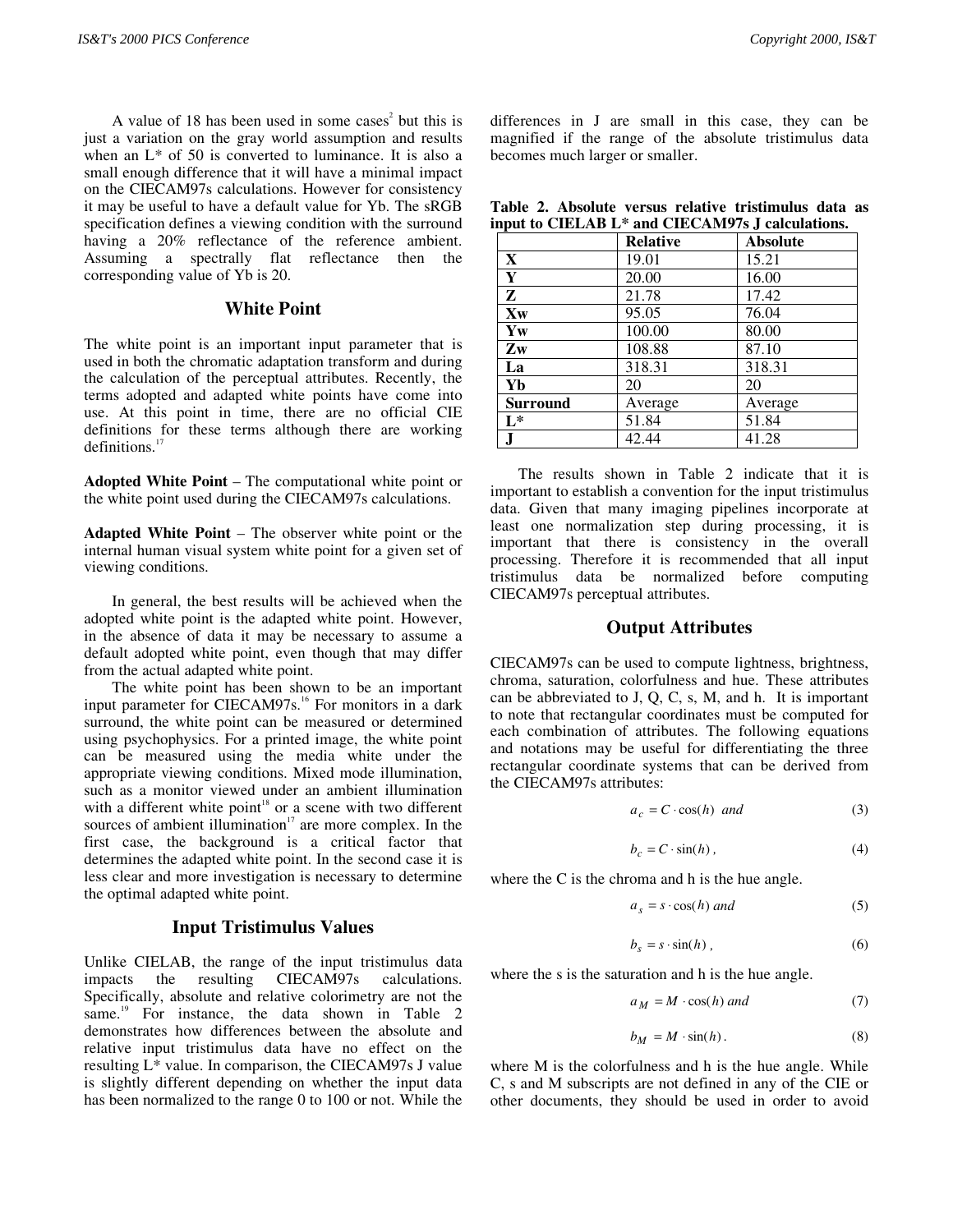confusion with one another and with the preliminary a and b opponent axes. Note that JCh can be used much as LCh are in CIELAB, such as for gamut mapping. Jsh can also be useful for gamut mapping. Lastly QMh could be used for analysis of gamut volume<sup>20</sup> or for situations in which matching brightness and colorfulness is more appropriate than lightness and chroma matching. It is important to note that the output attributes should not be mixed and matched arbitrarily.

# **Example Viewing Conditions**

A range of viewing condition parameters is shown listed in Table 3. These viewing conditions are a collection of viewing conditions that the author has found useful for various purposes. This table is provided to illustrate how the CIECAM97s viewing condition parameters can be set based on the viewing conditions

The third column of Table 3 lists the ambient illumination level or levels. The fourth column of this table is the La value that corresponds to the given illumination level. The values of La were computed using equations 1 and 2. The white point and background are shown in columns five and six, respectively. The specification of the background properties is consistent in that it should be achromatic but the exact value of Yb ranges from 18 to 36.6. In all cases, the surround is average. Lastly, there is a column for miscellaneous comments.

#### **Conclusion**

The luminance of the adapting field or  $L<sub>a</sub>$  can be computed from measurements of the ambient illumination. Illuminance and luminance can be converted to  $L<sub>a</sub>$  by dividing by  $5\pi$  and 5, respectively. The surround is categorical and can be determined by comparing the ratio of the scene or stimulus white with the level of ambient illumination. This ratio can be used to differentiate the dark, dim and average surrounds. For viewing environments with a single white point, the value can be measured directly while multiple illuminant white points require some approximation. The effect of using absolute versus relative tristimulus values is also considered. Unlike CIELAB, CIECAM97s will not map all white points to the same value and will compute slightly different values based on the absolute values of the stimulus luminance. Lastly, a table of example settings is presented for a selection of common and standard viewing conditions.

# **Acknowledgements**

This paper has benefited from many discussions with the various members of the CIE technical committee 8-01. The author would like to thank the other members of the technical committee for their time.

## **References**

- 1. CIE TC1-34 Final Report, *The CIE 1997 Interim Colour Appearance Model (Simple Version), CIECAM97s*, (1998).
- 2. M. R. Luo and R.W.G. Hunt, "The Structure of the CIE 1997 Colour Appearance Model (CIECAM97s)", *Color Res. App*. **23** 138-146 (1998).
- 3. Changjun Li, M. Ronnier Luo and R.W.G. Hunt, "The CAM97s2 Model*", Proc. IS&T/SID 7th Color Imaging Conference*, 262-263 (1999).
- 4. CIE Publication 15.2. *Colorimetry*, Second Edition Central Bureau of the CIE, Vienna, Austria, (1986).
- 5. R.W.G. Hunt, "The Function, Evolution and Future of Colour Appearance Models", *Proc. CIE Expert Symposium '96 on Colour Standards for Image Technology*, CIE x010- 1996, 41-45, (1996).
- 6. Graham D. Finlayson, Paul M. Hubel, and Steven Hordley, "Color by Correlation", Proc. IS&T/SID  $5<sup>th</sup>$  Color Imaging Conference, 6-11, (1997).
- 7. James Gordon, Richard Holub and Robert Poe, "On the Rendition of Unprintable Colors", TAGA Proceedings, 186- 195 (1987).
- 8. Gregory Ward Larson, "LogLuv Encoding for Full-Gamut, High-Dynamic Range Images", *J. Graphics Tools*, **3**, 15-31 (1998).
- 9. R.S. Gentile, J. P. Allebach and E. Wallowit, "Quantization of color images based on uniform color spaces", *J. Imaging Tech*. **16** 11-21 (1990).
- 10. Shao Ying Zhu and M. Ronnier Luo, "An Evaluation of Colour Models' Performance Using Image Compression Algorithms", Proc. IS&T/SID  $7<sup>th</sup>$  Color Imaging Conference, 283-288 (1999).
- 11. Akira Inoue and Johji Tajima, "Adaptive quality improvement method for color images", *NEC Res. & Develop*. 35(2) 180-187 (1994).
- 12. Mark D. Fairchild, *Color Appearance Models*, Addison-Wesley, Reading Massachusetts, (1998).
- 13. Fred Schaaf*, 40 Nights to Knowing the Sky: a night-by-night skywatching primer*, Henry Holt, New York, (1998).
- 14. Samuel J. Williamson and Herman Z. Cummins, *Light and Color: In a Nature and Art*, John Wiley and Sons, New York, p. 188 (1983).
- 15. International Electrotechnical Commission, "Default RGB Color Space- sRGB*", 3rd Working Draft of IEC 61966-2.1*, (1998).
- 16. Nathan Moroney, "Model based color tolerances", *Proc. IS&T/SID* 7<sup>th</sup> Color Imaging Conference, 93-96 (1999).
- 17. Paul Hubel, "The perception of color at dawn and dusk", *Proc. IS&T/SID 7th Color Imaging Conference*, 48-51 (1999).
- 18. Peyma Oskoui and Elizabeth Pirrotta, "Determination of Adapted White Points for Various Viewing Environments", Proc. IS&T/SID  $7<sup>th</sup>$  Color Imaging Conference, 101-105 (1999).
- 19. Michael H. Brill, "Book Reviews: Color Appearance Models", *Color Res. Appl*. **23**, 248-250 (1998).
- 20. Toru Tanaka, Roy S. Berns and Mark D. Fairchild, "Predicting the image quality of color overhead